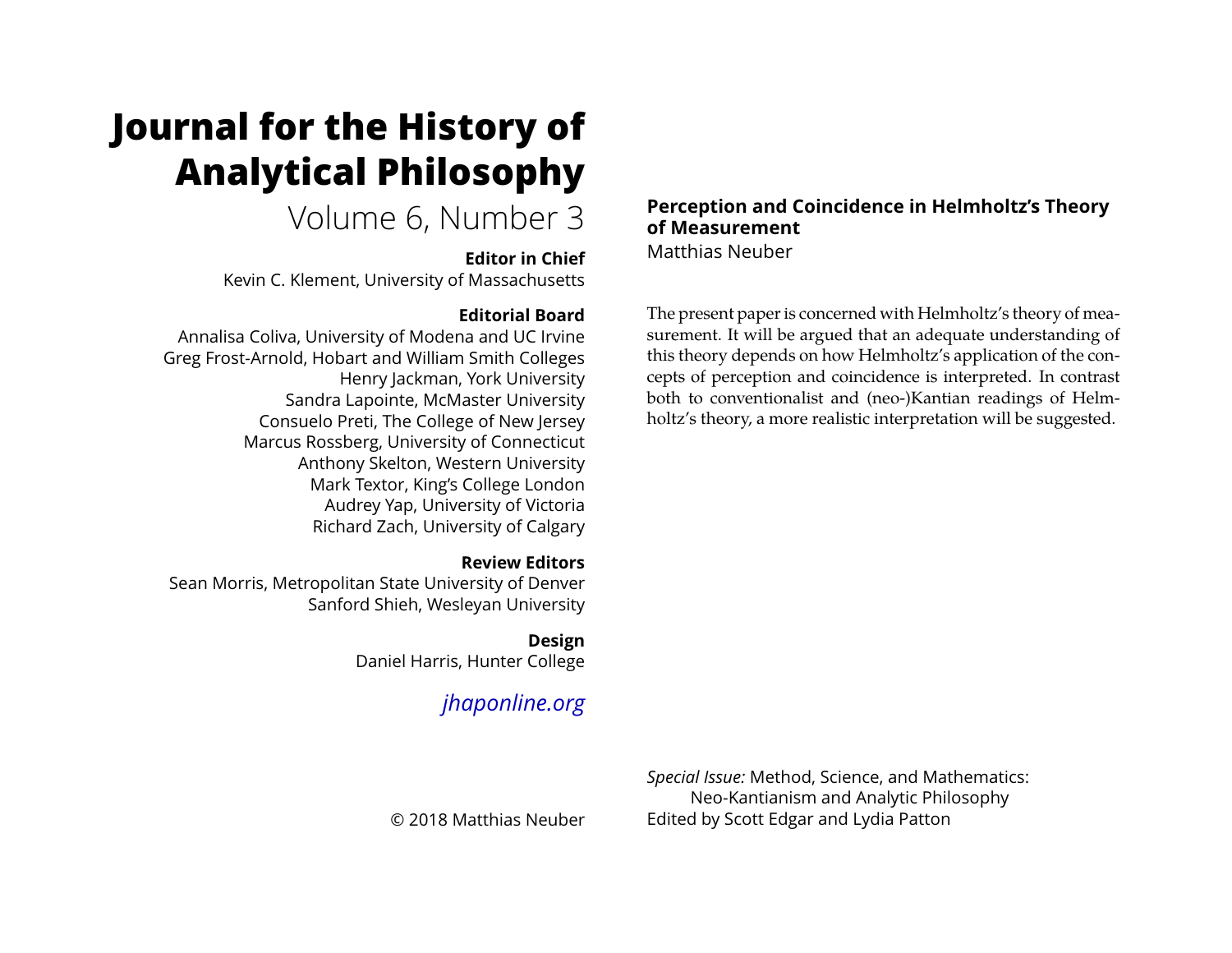### **Perception and Coincidence in Helmholtz's Theory of Measurement**

Matthias Neuber

#### **1. Introduction**

In his [1870](#page-14-0) article "Über den Ursprung und die Bedeutung der geometrischen Axiome," Hermann von Helmholtz established a "principle of congruence" according to which perception, especially spatial perception, has its foundation in the coincidence of point pairs in rigid bodies "with the same fixed point pairs in space." This principle of congruence in turn lay at the very bottom of Helmholtz's theory of measurement: when executing measurements, certain sections of the respective measuring devices are brought into congruence with the entities measured, so that, for example, certain point pairs of a measuring rod coincide with the endpoints of a given spatial extension. Thus the experience of perceptual coincidences is, according to Helmholtz, the fundamental fact on which the theory of measurement is grounded.

As is well known, Helmholtz's—supposedly Kantian—conception was, at least to some extent, appropriated by Moritz Schlick who, in his 1918 *Allgemeine Erkenntnislehre*, stressed the epistemological importance of what he called the "method of coincidences." However, in his [1921](#page-15-0) comments on Helmholtz's *Epistemological Writings*, Schlick modified the original Helmholtzian approach by a (Poincaréan-inspired) *conventionalist reading* which turned out to be highly decisive for his philosophical reconstruction of Albert Einstein's general theory of relativity. As will be shown in the course of this paper, Schlick's interpretation gave rise to an extended historiographic controversy with Alberto Coffa on the one side and (among others) Michael Friedman and Thomas Ryckman on the other. While Coffa sided with Schlick in seeing in the "real" Helmholtz an important forerunner of a "conventionalized" form of empiricism, Friedman and Ryckman insisted on the fundamental role of Kantian elements in Helmholtz's theory. On the whole, it will be argued that an adequate understanding of Helmholtz's determination of the relation of perception and coincidence depends on the question whether Helmholtz's account can—without any serious loss—be separated from the Kantian (apriorist) tradition in which Helmholtz himself without any doubt located his entire point of view. I answer this question with a tentative "yes," but this does not imply that Schlick's (and Coffa's) conventionalist reading is the only way to go. A more realistic interpretation is worth considering in some detail.

#### <span id="page-1-0"></span>**2. Helmholtz's Theory of Measurement in Outline**

Let us begin with a preliminary review of Helmholtz's theory of measurement. There can be no doubt that the most encompassing presentation of this theory is to be found in Helmholtz's seminal "Zählen und Messen" from [1887.](#page-14-1) As the title already indicates, Helmholtz focuses in this paper on the connection between number and measurement. As Olivier Darrigol [\(2003,](#page-14-2) 516) has pointed out, Helmholtz was one of the first physicists who reflected on *measurability* rather than on measurement as such; that is, he raised the question under which conditions is measurement possible at all. More precisely, Helmholtz's perspective was an *epistemological* one. Thus his essay starts with the diagnosis that "[a]lthough numbering and measuring are the foundations of the most fruitful, sure and exact scientific method known to us all, relatively little work has been done on their epistemological foundations" [\(Helmholtz 1887,](#page-14-1) 72). Helmholtz takes up exactly these epistemological foundations.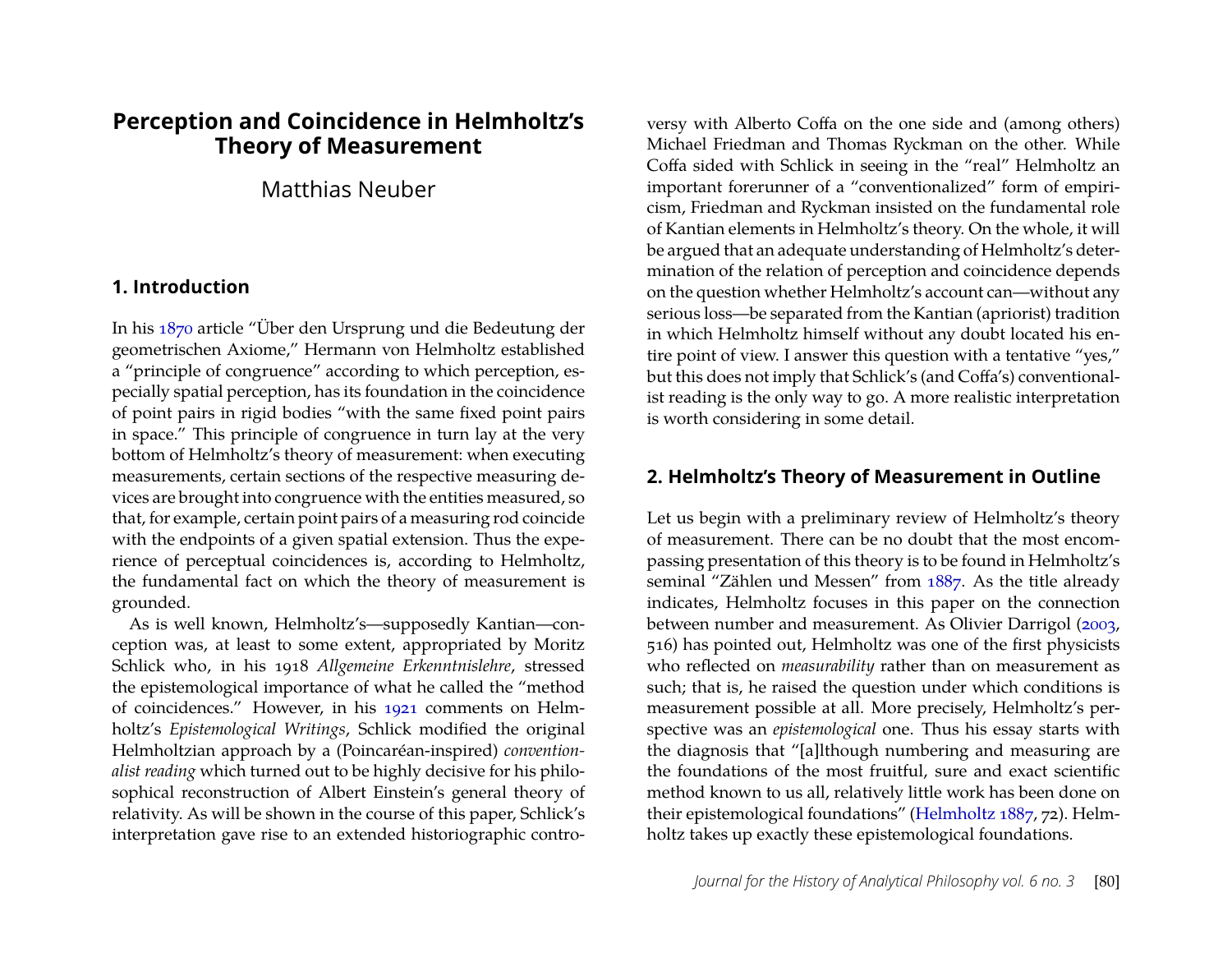Now the pivotal point of Helmholtz's whole approach is that counting and measuring have their epistemological foundation in certain empirical—perceptual—facts. In his 1868 paper on "the facts that lie at the basis of geometry," Helmholtz had already argued that the axioms of geometry are *not a priori* in a Kantian sense [\(Helmholtz 1868,](#page-14-3) 149). In his 1887 essay, he attempts to show the same for the axioms of *arithmetic*. Or in his own words:

[I]f the empiricist theory—which I besides others advocate—regards the axioms of geometry no longer as propositions unprovable and without need of proof, it must also justify itself regarding the origin of the axioms of arithmetic, which are correspondingly related to the form of intuition of time. [\(Helmholtz 1887,](#page-14-1) 72)

So whereas the axioms of geometry pertain to the concept of space, the axioms of arithmetic pertain to the concept of time, which, according to Helmholtz, should be conceived as a form of intuition. Relying on Hermann Grassmann's *Ausdehnungslehre* from [1878,](#page-14-4) Helmholtz specifies seven such axioms, among them the *transitivity of equality* (i.e., the proposition that if two magnitudes are both alike with a third, they are alike amongst themselves), the *associative law of addition*,  $''(a + b) + c = a + (b + c)''$ , and the *commutative law of addition*, " $a + b = b + a$ ".<sup>[1](#page-2-0)</sup> Furthermore, Helmholtz is of the opinion that cardinal numbers can be reduced to ordinal numbers, for otherwise it would be impossible to account for the *temporal order* of the underlying perceptual sequences [\(Helmholtz 1887,](#page-14-1) 75-76). Thus time, as a form of intuition, provides us with a series of ordinal positions, such as *first*, *second*, *third*, etc., whereby these positions are denominated by "arbitrarily chosen symbols" [\(1887,](#page-14-1) 76), such as *one*, *two*, *three*, etc.

This procedural conception of numbers (and their significance) provides the basis for the systematic claim that the axioms

of arithmetic are *applicable* to concrete objects. More specifically, according to the view defended by Helmholtz, measurement amounts to the assignment of numerical values to physical magnitudes. Proceeding from what was to him a crucial assumption that arithmetic (or the theory of pure numbers) be considered as "a method constructed upon purely psychological facts" [\(1887,](#page-14-1) 75), he first elucidates the basic concepts of his theory of measurement [\(1887,](#page-14-1) 88–89). One of these concepts results from the consideration of objects that are alike in a particular respect. Helmholtz calls them *units* and, in a next step, defines a *denominate number* (*benannte Zahl*) as the relation of a pure (cardinal) number and the corresponding unit. Furthermore, by *magnitudes* (*Größen*) Helmholtz means properties of objects standing in the relation of being greater or smaller than other properties of the same kind. The *value* of a magnitude is, according to Helmholtz, expressed by a denominate number, and the procedure by which the respective denominate number becomes determined is, Helmholtz holds, the measurement of the magnitude.

These are the basic elements of Helmholtz's theory of measurement.[2](#page-2-1) However, a further point needs to be emphasized in this connection: it is instructive to observe how Helmholtz attempts to combine his (psychologically motivated) arithmeticbased metrological conception with his inquiry into the foundations of *geometry*. In the 1887 essay, under the heading "Distances between two points," he discusses the notion, "congruent coincidence" [\(1887,](#page-14-1) 92), which already played an essential role in his former writings on geometry. Recall that, for Helmholtz, magnitudes are those properties of objects which are capable of being distinguished into greater or smaller by comparison to other properties of the same kind. The central metrological question, then, is, "what is the *objective sense* of our expressing relationships between real objects as magnitudes, by using de-

<span id="page-2-0"></span><sup>1</sup>For an extended discussion of the contemporary *mathematical context* of Helmholtz's account, see [Darrigol](#page-14-2) [\(2003,](#page-14-2) 520–35).

<span id="page-2-1"></span><sup>2</sup>For a recent (and very insightful) *detailed reconstruction* of this theory, see [Biagioli](#page-14-5) [\(2016,](#page-14-5) chap. 4).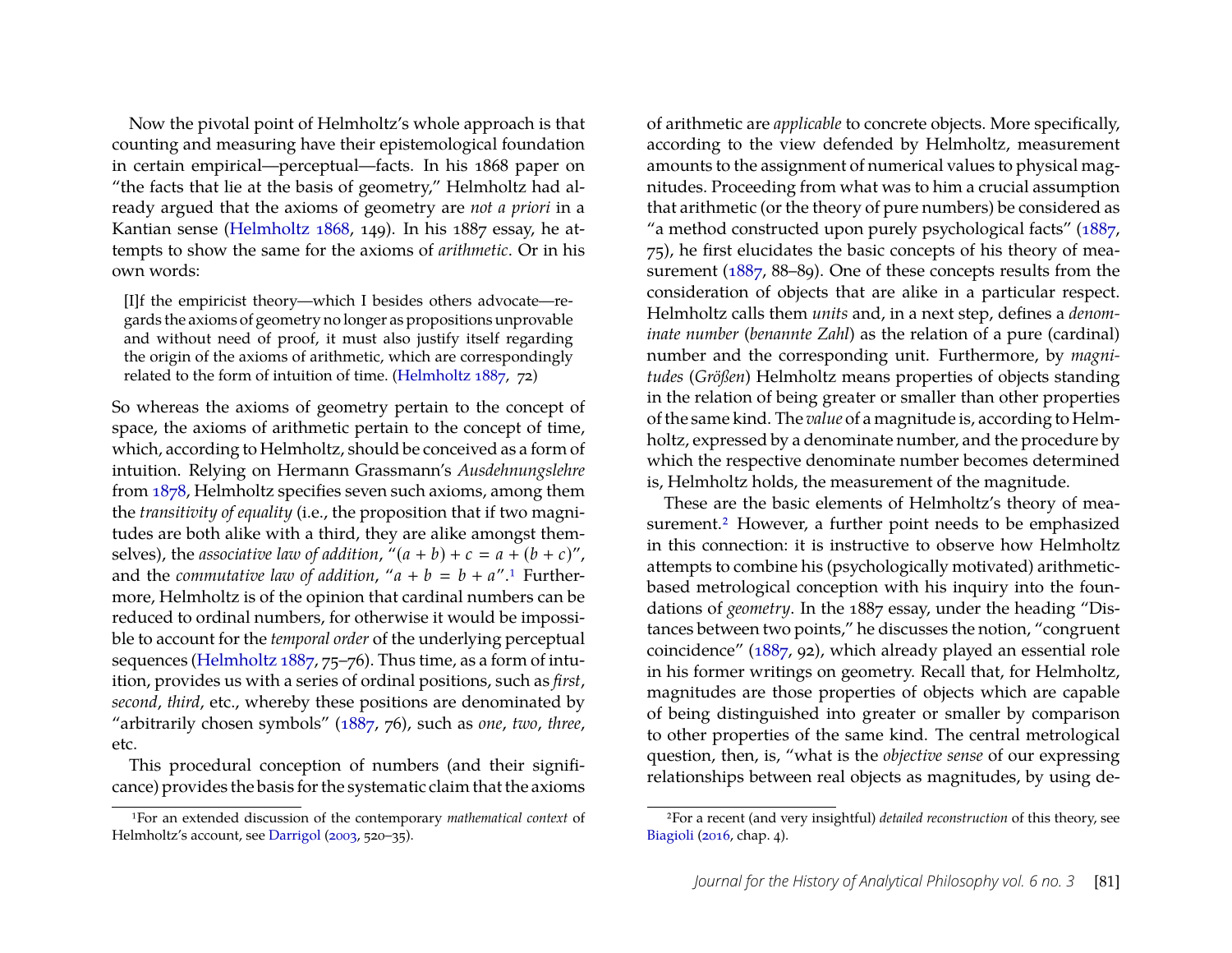nominate numbers; and under what conditions can we do this?" [\(1887,](#page-14-1) 75; emphasis added). As he makes plain in his discussion of the notion "congruent coincidence," the simplest geometrical structure for which a magnitude is specifiable is the "distance between a pair of points" [\(1887,](#page-14-1) 92). The question of the objectivity of measurement thus becomes the problem of giving specific values to distances.

According to Helmholtz, what is needed in the first place to cope with this problem is a *method of comparison*, or what he alternatively calls the "method of likening distance for two pairs of points" [\(1887,](#page-14-1) 92). The application of this method allows the determination of the likeness of distances. It thereby becomes possible to account for the fact that two point pairs that are congruent with a third point pair are also congruent among themselves. However, in order to determine that distances are not only like or unlike but stand in the relation of greater or smaller to each other, the concept of *length* is needed. Helmholtz writes:

We make the *length* of two bounded straight lines alike if the distance between the end points is alike, thus when the latter can be placed in congruence, whereby the lines too coincide congruently. To this extent the concept of length gives something more than does the concept of distance. [\(Helmholtz 1887,](#page-14-1) 93)

Thus, for example, if we have two point pairs *<sup>a</sup>*, *<sup>b</sup>* and *<sup>a</sup>*, *<sup>c</sup>*, which—when considered as parallel straight lines—coincide at *a* and which at the same time *differ* in distance, then either *b* falls upon the line *ac* or *c* upon the line *ab*. Accordingly, we are in a position to determine which of the two lines is smaller (shorter) or greater (longer) than the other one. In order to do so, it is not enough to merely compare the distances. Rather, it must be possible to calculate the greater distance as the sum of the smaller and their respective difference. In short, a *method of addition* must be at hand as well.[3](#page-3-0)

As Moritz Schlick pointed out in his comments on Helmholtz's *Epistemological Writings*, the conception of "congruent coincidence" had tremendous impact on the development of modern physics. Thus Schlick declares:

'Congruence' is established by observing the coincidence of material points. All physical measurements can be reduced to this same principle, since any reading of any of our instruments is brought about with the help of coincidences of observable parts with points on a scale, etc. Helmholtz' proposition can therefore be extended to the truth that no occurrences whatsoever can be ascertained physically other than meetings of points, and from this Einstein has logically drawn the conclusion that all physical laws should contain basically only statements about such coincidences. [\(Schlick 1921,](#page-15-0) 33–34)

Given this assessment, it appears warranted to have a closer look at the *epistemological presuppositions* on which the coincidence concept is based.

#### **3. From Perception to Coincidence**

To begin with, Helmholtz's account of coincidence forms an integral part of his thinking about geometry and space in general. As said before, he employed the coincidence concept already in earlier writings. Thus in his [1870](#page-14-0) "Über den Ursprung und die Bedeutung der geometrischen Axiome," Helmholtz offered the following definition of a *rigid body*:

[T]here must exist, between the coordinates of any two points belonging to a fixed body, an equation which expresses an unchanged spatial relationship between the two points . . . for any motion of the body, and one which is the same for congruent point pairs, while point pairs are congruent, if they can successively coincide with the same point pair fixed in space. [\(Helmholtz 1870,](#page-14-0) 15)

<span id="page-3-0"></span><sup>3</sup>In the introduction to his lectures on theoretical physics from 1893, Helmholtz clarifies this point as follows: "The method of comparison does not

provide us with an answer to the question: which of the unequal magnitudes is the greatest? . . . Only the method of addition determines the concepts of smaller and greater" [\(Helmholtz 1903,](#page-14-6) 36). See, in this connection, also [Biagi](#page-14-5)[oli](#page-14-5) [\(2016,](#page-14-5) 96–98).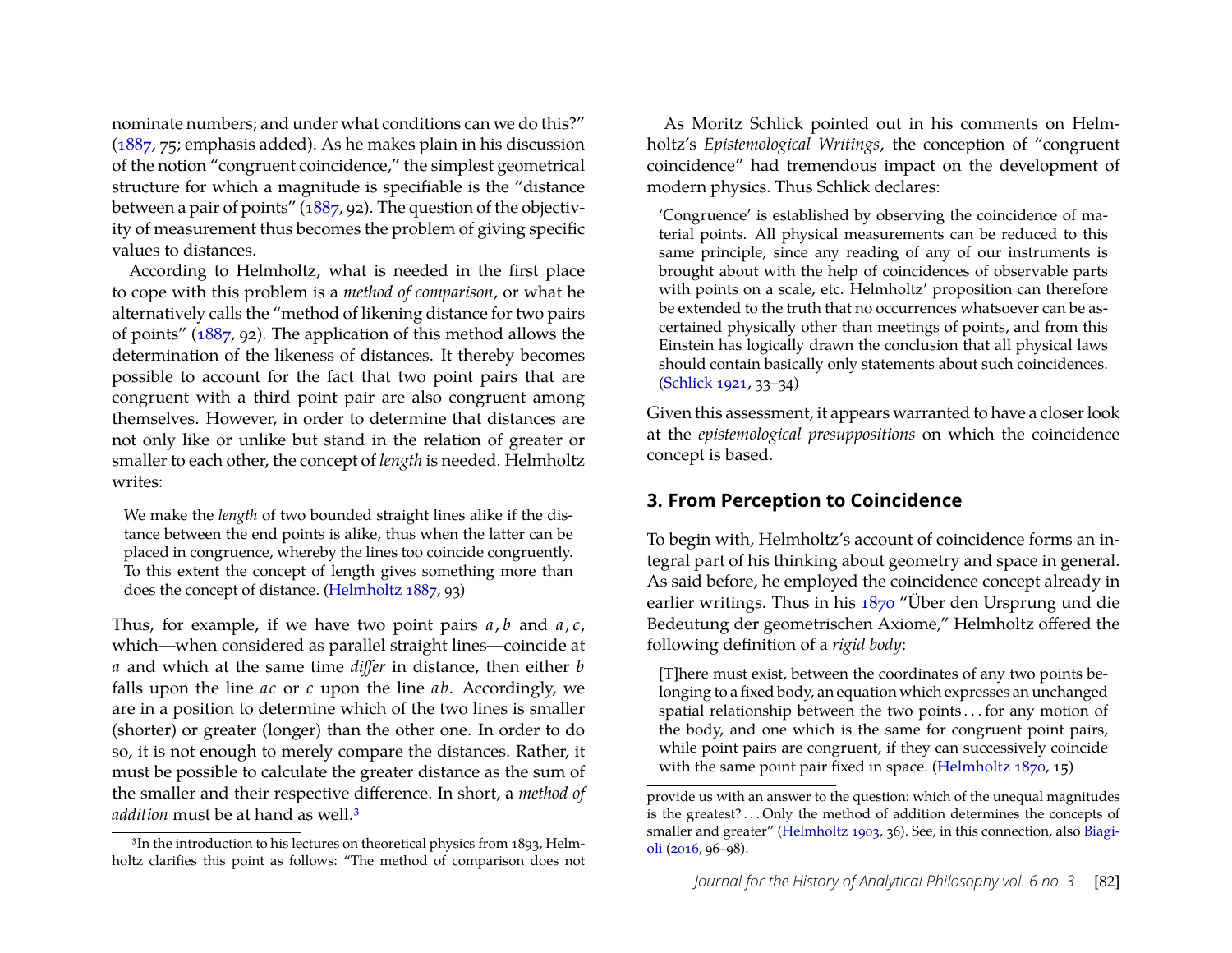Given this definition, it can be stated that measuring amounts to repeatedly applying an identical measuring *rod*. For a measuring rod can be characterized as a body on which at least two points are marked, the separation of which remains constant. These points in turn are brought into coincidence with corresponding points of the object to be measured.

Going one step further, Helmholtz claims that all geometrical measurements rest ultimately on a "principle of congruence" [\(1870,](#page-14-0) 18). This principle of congruence implies the *free mobility* of rigid bodies and is as such tightly connected with the assumption that "all measuring instruments which we take to be fixed, actually are bodies of unchanging form" [\(1870,](#page-14-0) 19). Thus by transporting a measuring rod from one place to another its non-deformability is presupposed. As concerns measuring instruments in general, this means that they "undergo no kinds of distortion other than those which we know, such as those of temperature change, or the small extensions which ensue from the different effect of gravity in a changed location" [\(1870,](#page-14-0) 19). What in principle remains unaltered are the coincidences of pairs of points.

Now the presupposition of the free mobility of rigid bodies has, according to Helmholtz, its epistemological foundation in certain facts of perception. In his own words:

When we measure, we are only doing, with the best and most reliable auxiliary means known to us, the same thing as what we otherwise ordinarily ascertain through observation by visual estimation and touch, or through pacing something off. In the latter case, our own body with its organs is the measuring instrument which we carry around in space. [\(Helmholtz 1870,](#page-14-0) 19)

So the crux of the matter is that the assumption of the free mobility of rigid bodies in contexts of measurement has its origin in our own bodily movements and the respective perceptual experiences. That is, the assumption of free mobility is conceived of as being derivable from our experience of moving in arbitrary directions: up to, away from and around the objects "in" space. On the whole, any apriorist (Kantian) understanding of space and spatial perception seems to be ruled out by such a maneuver. Consequently, the question to be raised next is whether Helmholtz's discussion of the connection between perception and coincidence entails a thoroughly *empiricist* understanding of the epistemology of measurement.

#### **4. Was Helmholtz an Empiricist?**

It is interesting to see that the first reactions to Helmholtz's theory of measurement, as he had presented it in his 1887 essay, came from the side of contemporary mathematicians. Most of these reactions were negative. Thus, for example, Gottlob Frege explicitly rejected Helmholtz's attempt at a psychological grounding of arithmetic, arguing for a purely logical foundation instead. Richard Dedekind went in the very same direction, claiming that "arithmetic is part of logic" and that the concept of number is "entirely independent of the notions or intuitions of space and time" [\(Dedekind 1888/1901,](#page-14-7) 31). Perhaps the most vehement reaction came from Georg Cantor, according to whom ...

Helmholtz and Kronecker plead the extreme empirico-psychological standpoint with a vigor which one would scarcely deem credible, if it did not here appear twice embodied in flesh and blood . . . With these investigators, numbers shall be *signs* first and foremost, but not indeed signs for concepts that relate to sets, but *symbols for things counted by the subjective number process*. [\(Cantor](#page-14-8) [1887,](#page-14-8) 382; quoted from [Darrigol 2003,](#page-14-2) 558)

The mathematician Leopold Kronecker had indeed defended a view of arithmetic that was rather close to the conception proposed by Helmholtz. Kronecker's essay "Über den Zahlbegriff" [\(1887\)](#page-15-1) appeared in the same volume as Helmholtz's "Zählen und Messen," and it was Cantor's conviction that both Helm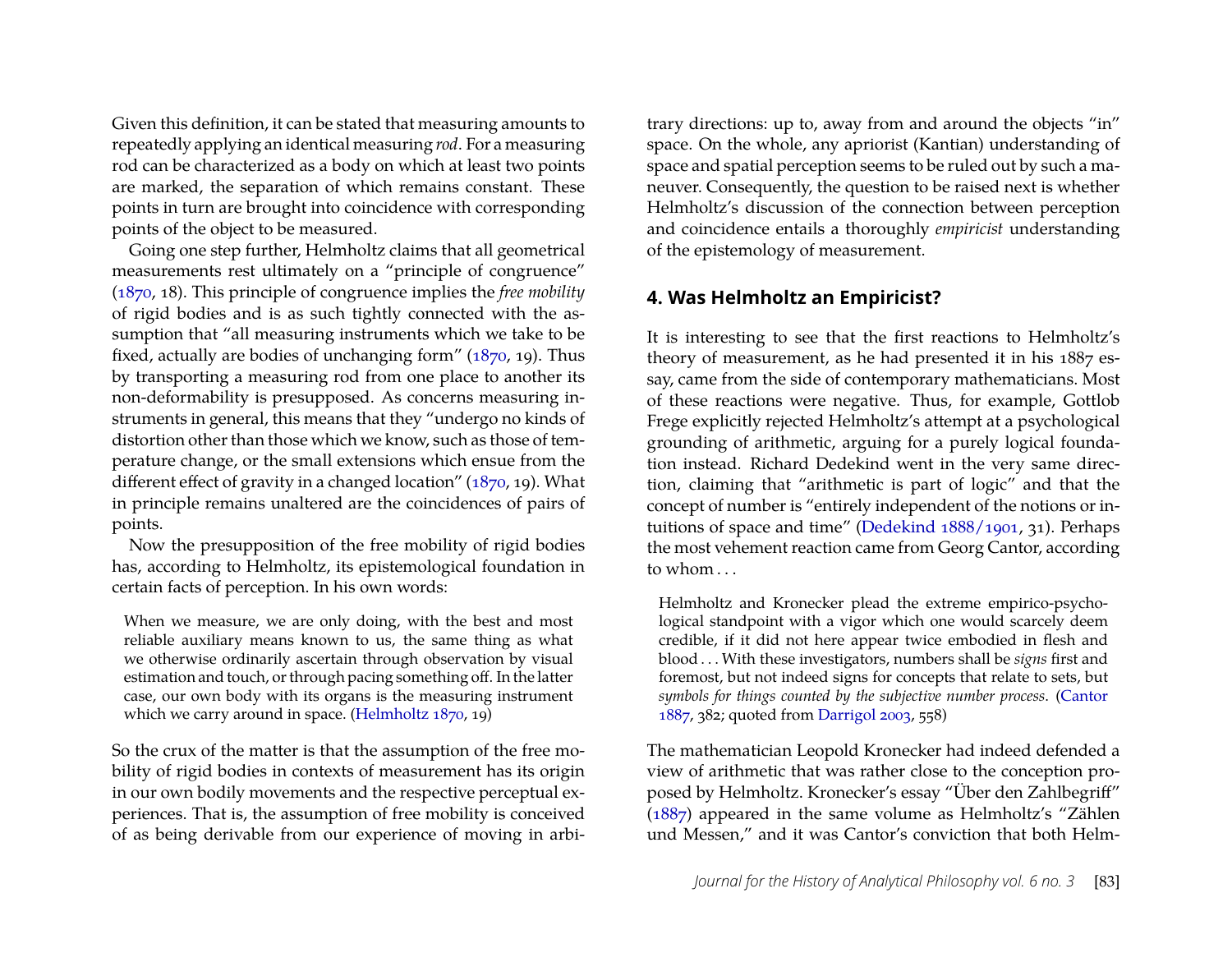holtz and Kronecker represented a brute "academic-positivistic skepticism" [\(Cantor 1887,](#page-14-8) 383; quoted from [Darrigol 2003,](#page-14-2) 558) that prevented an adequate understanding of the status of numbers and of arithmetic in general.

In view of these objections it appears plausible that Helmholtz, in fact, was an empiricist (or even positivist). Further evidence for this diagnosis is provided, not only by Helmholtz's own characterization of his theory as "empiricist" (see the quotation at the beginning of Section [2\)](#page-1-0), but also by his celebrated thought experiment with the mirrored sphere, which pertains directly to the realm of geometry (see [Helmholtz 1870,](#page-14-0) 20). As is well known, Helmholtz, in this thought experiment, lets us think of the image of the world in a convex mirror. The inhabitants of this world would, from our perspective, perceive straight lines as curved and rigid motions as distorted. The reflected bodies and measuring rods in the mirror image would appear as expanding and contracting along the curvature of the mirror. However, the respective measuring *outcomes* would, from the perspective of the inhabitants of the mirror world, agree with ours. They would think of their *own* space as Euclidean, and our space, on the other hand, would appear to them as that of a convex mirror. That is, there seems, according to Helmholtz's thought experiment, to be no way to determine which of the two perspectives—our own or the one of the inhabitants of the mirror world—is the "correct" one. Since all bodies (including the supposedly rigid measuring rods) in the mirror world are equally distorted, the respective *congruent coincidences* would remain unchanged. Yet, as soon as we reflect on the underlying *laws of mechanics*, a choice between the two perspectives can obviously be made. It is for this reason that Helmholtz comments on the situation in the thought experiment as follows:

[I]f the men of the two worlds could converse together, then neither would be able to convince the other that he had the true and the other the distorted situation. I cannot even recognise that such a question has at all any sense, as long as we introduce no mechanical considerations. [\(Helmholtz 1870,](#page-14-0) 20)

In short, the laws of mechanics play, for Helmholtz, the decisive role for empirically determining the "true" geometry. Accordingly, geometry and mechanics are to be seen as inseparable from each other, and exactly this seems to entail an empiricist conception.[4](#page-5-0)

However, this sort of interpretation is somewhat controversial (if not to say perplexing). As Robert DiSalle very aptly remarks, "precisely what distinguished Helmholtz's empiricism from its more naïve predecessors—his appreciation of the physical meaning of our concepts of congruence and straightness invited its reinterpretation as conventionalism" [\(DiSalle 2006a,](#page-14-9) 125). What exactly is at stake? Is there any *crucial difference* between an empiricist and a conventionalist conception of geometry and measurement? And if so, what would be the *systematic consequences* of such a contraposition of views?

First of all, it is important to realize that the putative empirical character of the principles of geometry appeared to rest on a problematic premise. More precisely, there seemed to be an element in Helmholtz's conception that lay beyond empirical control. Recall that, for Helmholtz, it was a matter of fact that rigid bodies are capable of being moved around in space without changing their shape or dimension. If a body failed to satisfy this condition, then, Helmholtz apparently presupposed, this could be empirically determined by comparing that body with *another* body that indeed fulfilled the condition of being rigid. How-

<span id="page-5-0"></span><sup>4</sup>Robert DiSalle attributes to Helmholtz a "relatively sophisticated empiricism" and specifies it as follows: "Before Helmholtz, the empiricist alternative to Kant was a naïve one, based on the idea that geometrical postulates are arrived at by straightforward induction . . . . Helmholtz saw a subtler connection between geometry and experience, not directly of the postulates of geometry but of underlying physical facts" [\(DiSalle 2006a,](#page-14-9) 124). As we will see in a moment, this assessment has to be qualified in light of the subsequent reception of Helmholtz's alleged "relativization of geometry."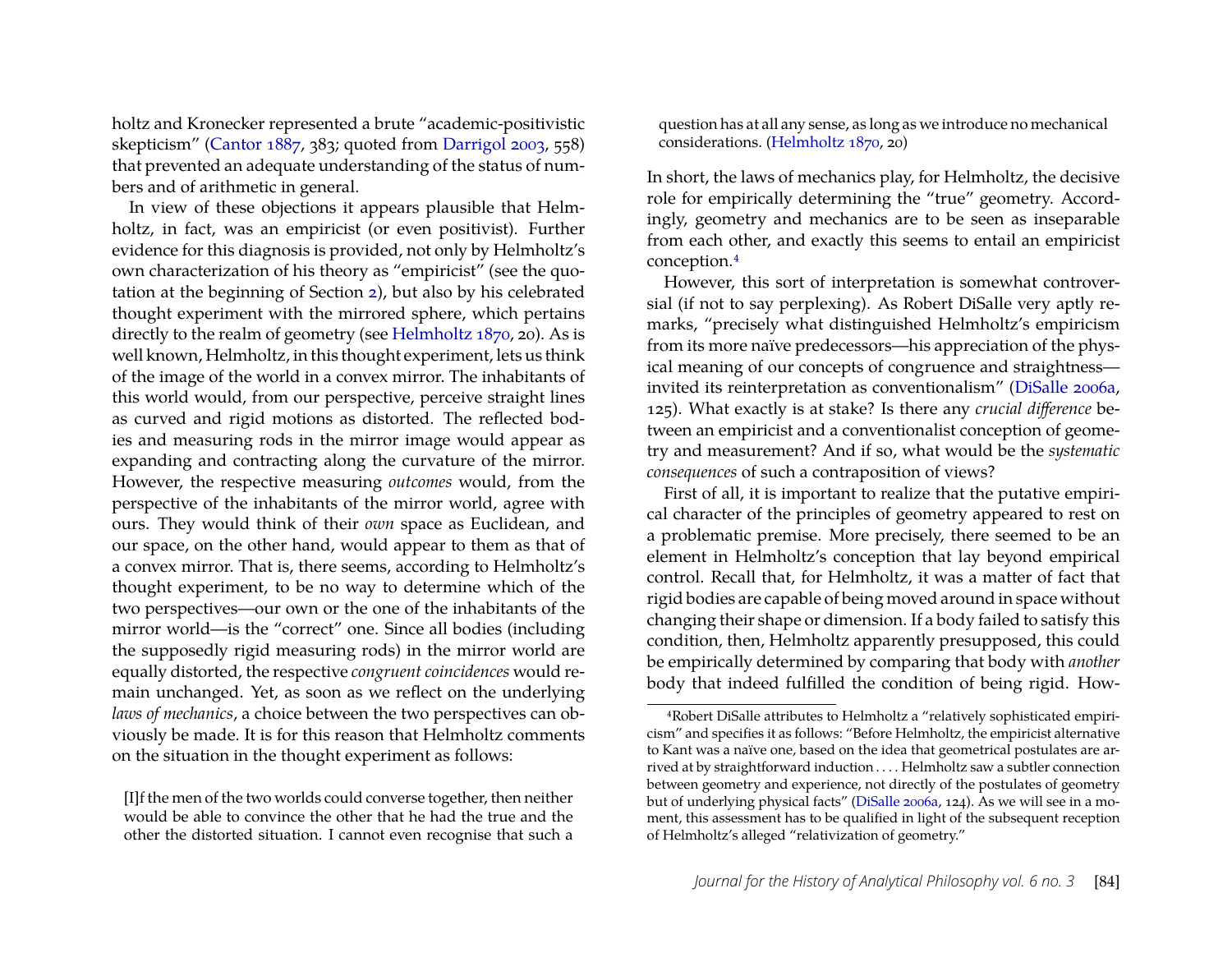ever, an infinite regress seemed to be inevitable under that very presupposition: Comparing one body with another obviously necessitated to avail a *further* body with the property of being rigid, this further body standing in need of being compared with still another "actually" rigid body, and so on. So, how can this regress be stopped? As is well known, it was Henri Poincaré who gave the answer that Helmholtz's allegedly empirical geometrical principles were, in fact, definitions or, better, *stipulations*. Accordingly, conventionalism—rather than empiricism—seemed to follow (see, in this connection, the respective discussion in [DiSalle 2006b,](#page-14-10) 79–97).

Yet an interpretation of geometry and measurement along purely conventionalist lines runs the risk of losing touch with what can be empirically determined. Why, then, not *combine* empiricism with conventionalism? Exactly this was the strategy adopted by Schlick. In one of his comments to Helmholtz's 1870 geometrical paper he pointed out:

What kind of sense is there in saying that a body is actually rigid? According to Helmholtz's definition of a fixed body . . . , this would presuppose that one could speak of the distance between two points 'of space' without regard to bodies; but it is beyond doubt that without such bodies one cannot ascertain and measure the distance in any way.... If the content of the concept 'actually' is to be such that it can be empirically tested and ascertained, then there remains only the expedient . . . to declare those bodies to be rigid which, when used as measuring rods, lead to the simplest physics. . . . Thus, what has to count as 'actually' rigid is then not determined by a logical necessity or intuition, but by a convention, a definition. [\(Schlick 1921,](#page-15-0) 34)

As can be easily inferred from this comment, Schlick embraced the Poincaréan conventionalist "expedient."

However, at the same time, Schlick promoted an empiricist and likewise "realistic"—reading of the relationship between perception and coincidence in Helmholtz's sense. Thus in his 1918 *Allgemeine Erkenntnislehre* he established what he called the "method of coincidences" [\(Schlick 1918/1974,](#page-15-2) 272). It was this method which already figured prominently in his 1917 *Raum und Zeit in der gegenwärtigen Physik*. There, he described it as follows:

In order to fix a point in space, we must in some way or other, directly or indirectly, point to it: we must make the point of a pair of compasses, or a finger, or the intersection of cross-wires, coincide with it (i.e. bring about a time-space coincidence of two elements which are usually apart). Now these coincidences always occur consistently for all the intuitional spaces of the various senses and for various individuals. It is just on account of this that a 'point' is defined which is objective, i.e. independent of individual experiences and valid for all.... Upon close investigation, we find that we arrive at the construction of physical space and time by just this method of coincidences and by no other process. [\(Schlick](#page-15-3) [1917/1979,](#page-15-3) 262–63)

The idea is that by applying the method of coincidences the psychological description of subjective spatial perception and the physical description of objective spatial structures are brought together. According to Schlick, we construct the objective physical ordering on the basis of*singularities*in our various perceptual spaces. These singularities are nothing else but concrete sections of the whole perceptual situation. To use one of Schlick's examples: when I see the tip of my pencil touch my finger, I have two perceptual singularities at the same time, one in my visual field and one in my tactile field. Both fields have a completely different intuitive (qualitative) spatiality: my visual perception has no intuitive relation to my tactile perception. By the method of coincidences, however, I bring both fields into relation. I construct a single *nonintuitive* ordering which contains both the pencil and my finger. Completely abstracting from the qualitative peculiarities of my various perceptual spaces I thereby generate a single point in objective—physical—space.

There has indeed already been extensive work on Schlick's method of coincidences and its relation to Helmholtz's theory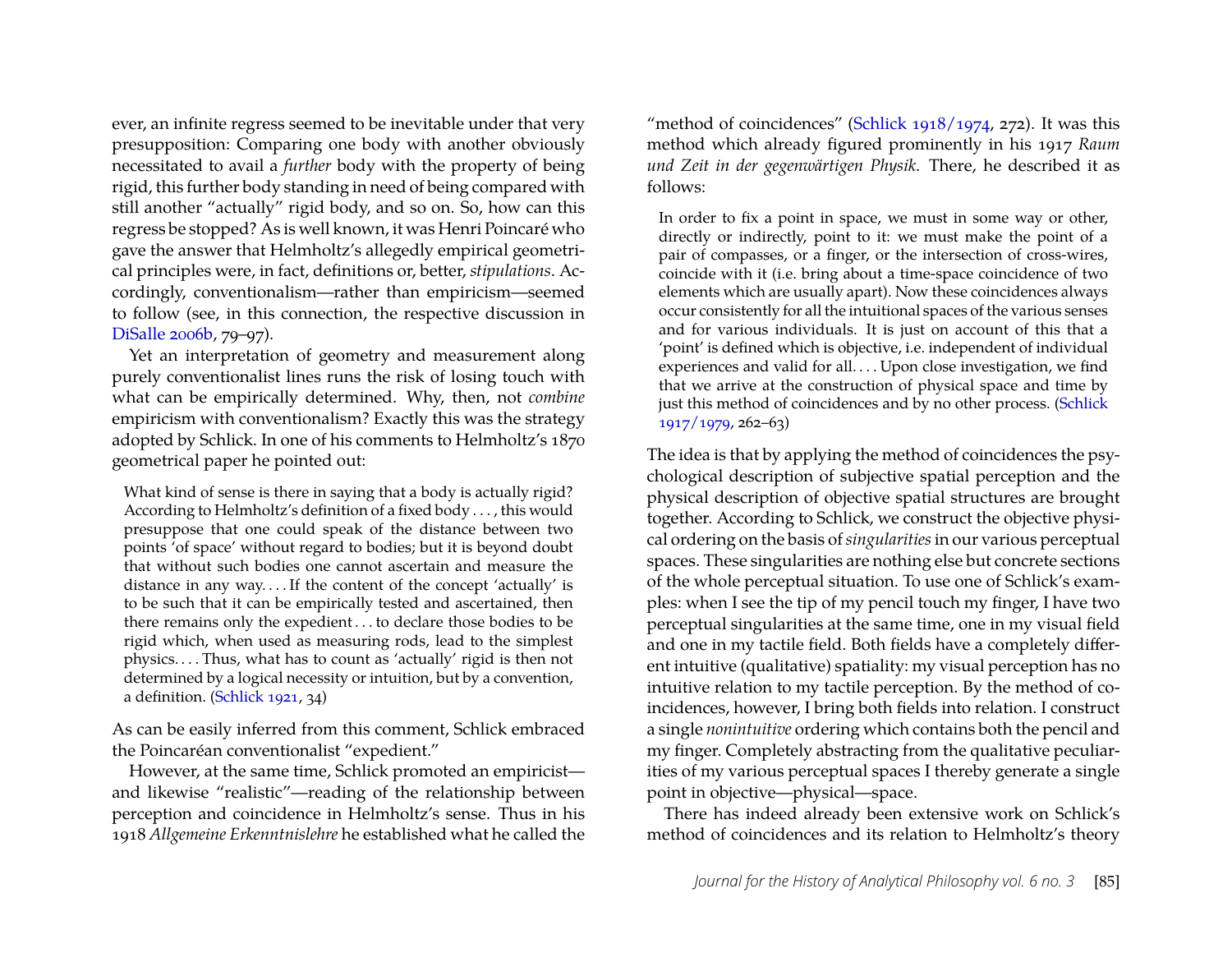of perception and measurement (see, for example, [Friedman](#page-14-11) [1997,](#page-14-11) 25–28; [Pulte 2006,](#page-15-4) 198–99; [Neuber 2012a,](#page-15-5) 174–77; [Oberdan](#page-15-6) [2015,](#page-15-6) 41–42). For the present concerns, it may suffice to note that Schlick saw a close connection between the method of coincidences and Einstein's general theory of relativity. Hence, he concluded that by taking seriously his own analysis of space and time one will encounter "just that significance of space and time which Einstein has recognized to be essential and unique for physics, where he has established it in its full right" [\(Schlick](#page-15-3)  $1917/1979$ ,  $262-63$ ).<sup>[5](#page-7-0)</sup> And, it should be added, it is exactly here that Schlick locates the heritage of Helmholtz's alleged empiricism.

However, as we have seen before, Schlick does *not* agree with Helmholtz's definition of a rigid body. According to Schlick, that definition—which fundamentally contains the assumption of congruence—is blatantly circular. Or, in his own words:

This definition reduces congruence (the equality of two tracts) to the coincidence of point pairs in rigid bodies 'with the same fixed point pairs in space' and thus presupposes that 'points in space' can be distinguished and held fixed. This presupposition was explicitly made by Helmholtz . . . , but for this he had to presuppose in turn the existence of 'certain spatial structures which are regarded as unchangeable and rigid'. Unalterability and rigidity . . . cannot for its own part again be specified with the help of that definition of congruence, for one would otherwise clearly go round in a circle. For this reason the definition seems not to be logically satisfactory. [\(Schlick 1921,](#page-15-0) 31)

One escapes the circle, Schlick continues, "only by stipulating by convention that certain bodies are to be regarded as rigid, and one chooses these bodies such that the choice leads to the simplest system of describing nature" [\(1921,](#page-15-0) 31). Here again, it is conventions that provide the alternative to Helmholtz's original conception.

To be sure, empiricism plays an essential role for Schlick's account of space and spatial measurement. But it must be seen that the empiricist component is *significantly qualified* by the integration of conventions in the Poincaréan sense. In order to determine the rigidity of bodies, we must, according to Schlick, rely on conventions. But then rigidity—as well as congruence is dependent on what we are *doing* (and not on what there *is*). In short, if one follows the interpretation provided by Schlick, then Helmholtzian and Poincaréan elements must be combined in such a way, that a sophisticated—"conventionalized"—form of empiricism results.

#### **5. The (neo-)Kantian Predicament**

It was Alberto Coffa who initiated the more recent discussion about Schlick's appropriation of Helmholtz's theory. According to Coffa, "Schlick was the first to attempt a systematic formulation of the picture of knowledge implicit in Helmholtz's writings" [\(Coffa 1991,](#page-14-14) 171–72). In Coffa's view, Schlick's conventionalized empiricism in fact contributed to an adequate *reinterpretation* of Helmholtz's original position. However, that diagnosis did not remain uncontested. Michael Friedman, for example, thinks that Coffa and other commentators "have been far too quick . . . simply to take Schlick's attempt at appropriation [of Helmholtz's ideas] at face value" [\(Friedman 1997,](#page-14-11) 44 n 14). And, to quote another example, Thomas Ryckman is of the opinion that one must sharply distinguish between "Helmholtz and Schlick's Helmholtz" [\(Ryckman 2005,](#page-15-7) 67). So, one may ask, what is the alluded un-Schlickean alternative?

<span id="page-7-0"></span><sup>5</sup>Einstein's own account of the importance of coincidence can be found in his 1916 seminal paper "Die Grundlage der allgemeinen Relativitätstheorie." There he writes: "All our space-time verifications invariably amount to a determination of space-time coincidences. If, for example, events consisted merely in the motion of material points, then ultimately nothing would be observable but the meeting of the material points of our measuring instruments with other material points, coincidences between the hands of a clock and points on the clock dial, and observed point-events happening at the same place at the same time" [\(Einstein 1916/1923,](#page-14-12) 117). For an elaboration of this assertion, see [Howard](#page-14-13) [\(1999\)](#page-14-13).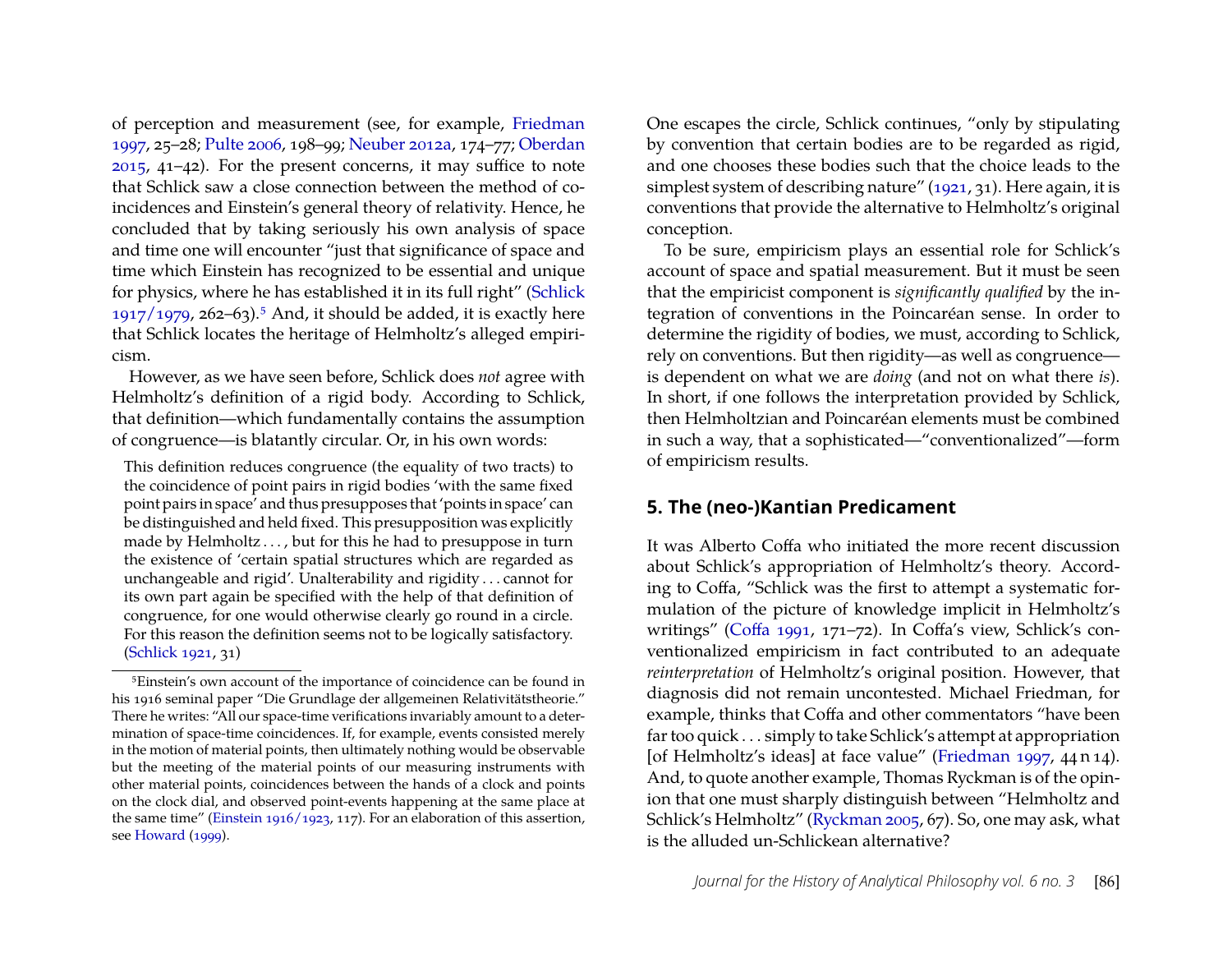Following Friedman's view it is tempting to say that the alternative is through and through Kantian. More carefully speaking, it is the apparent *transcendental element* in Helmholtz's theory which in Friedman's reading plays the essential role. Consequently, the free mobility of rigid bodies required for congruence should, on this reading, be understood as the basic fact or, more aptly, *the condition of the possibility* of spatial measurement. And indeed: according to Helmholtz, one must distinguish between space, on the one hand, and spatial measurement, on the other. Whereas space forms part of theoretical knowledge, spatial measurement forms part of the concrete practice of empirical science. The axioms of geometry, Helmholtz maintains, are embodied in the system of spatial measurement. Therefore, he thinks that they are *not* synthetic *a priori*. On the other hand, space itself—and with it the free mobility of rigid bodies—is for Helmholtz the *precondition* of all measurement and, consequently, of the axioms of geometry as well. Or as Helmholtz himself famously put it: "Space can be transcendental without the axioms being so" [\(1977,](#page-14-15) 149).

So the assumption of the free mobility of rigid bodies forms part of our concept of space as a precondition of all measurement. Space—via its overarching feature of free mobility—is for Helmholtz "a *given form* of intuition, possessed *prior to all experience*" [\(Helmholtz 1870,](#page-14-0) 124), and therefore transcendental. Concerning the axioms of geometry, Helmholtz recognized the possibility of different (both Euclidean and non-Euclidean) systems of such axioms, thereby being an empiricist in so far as he thought that the decision about which system physically "fits" is a matter of empirical discovery.[6](#page-8-0) Thus, on the whole, it can be said that "Helmholtz argued against the Kantian philosophy of geometry while retaining an inherently Kantian theory of space" [\(Ryckman 2005,](#page-15-7) 73–74).[7](#page-8-1)

Now the problem with this line of interpretation is that it immediately prompts the question whether Helmholtz did contradict himself. To be sure, on Ryckman's reading, Helmholtz's definition of rigid bodies definitely does not amount to a stipulation, but must be considered as a constraint imposed by the *a priori* form of spatiality itself. However, the problem arises as soon as this a priori form is equated with the concept of intuition. As Francesca Biagioli has recently made plain, "Helmholtz argued against the Kantian philosophy of geometry because he did not admit a meaningful use of 'pure intuition' as distinguished from psychological intuition" [\(Biagioli 2016,](#page-14-5) 16). Likewise Joel Michell, in his essay on the origins of the "representational" theory of measurement, already pointed out that "Helmholtz's reinterpretation of Kant . . . attempts to locate the Kantian forms of intuition and categories within the nervous system. It is the nervous system which constructs experience" [\(Michell 1993,](#page-15-8) 190). So we are obviously faced with some sort of *(neo-)Kantian predicament*: space and with it the free mobility of rigid bodies is, according to Helmholtz, to be seen as an *a priori* form of intuition; on the other hand, this form of intuition is analyzed in terms of empirio-perceptual psychology alone. But then it cannot be *a priori* in the Kantian sense anymore. In short, the (neo-Kantian) predicament entails the overtly un-Kantian strategy of *naturalizing* both the transcendental and the *a priori*.[8](#page-8-2)

<span id="page-8-0"></span><sup>6</sup>See, for example (and especially), [Helmholtz](#page-14-3) [\(1868,](#page-14-3) 25): "[S]uch a system of propositions is given an actual content, which can be confirmed or refuted by experience, but which for just that reason can also be obtained by experience."

<span id="page-8-1"></span><sup>7</sup>In the same vein, Helmut Pulte speaks of Helmholtz's idea of an "a priori-

rigidity" [\(Pulte 2006,](#page-15-4) 199). And Liesbet De Kock points out that "Helmholtz's criticism of Kant's analysis of (pure) intuition did not amount to a categorical rejection of the *a priori* altogether" [\(De Kock 2016,](#page-14-16) 31).

<span id="page-8-2"></span><sup>8</sup>As Liesbet De Kock [\(2016,](#page-14-16) 27 n 40) makes clear, this sort of "physiological neo-Kantianism" provoked the critical reaction by Hermann Cohen (and other members of the Marburg School of neo-Kantianism). The essential tension lurking in the background is described by de Kock as follows: "Helmholtz's nativist interpretation of the *a priori* in terms of physiological organization transforms it from a formal condition to an empirically verifiable fact. Hence, the necessity of the *a priori* as a constitutive condition of experience is dissolved into the contingency of the empirical subject, which is why Kant . . . explicitly set this kind of 'physiology of understanding' apart from his critical project" [\(2016,](#page-14-16) 27 n 40). However, it should be seen that while Helmholtz was writing,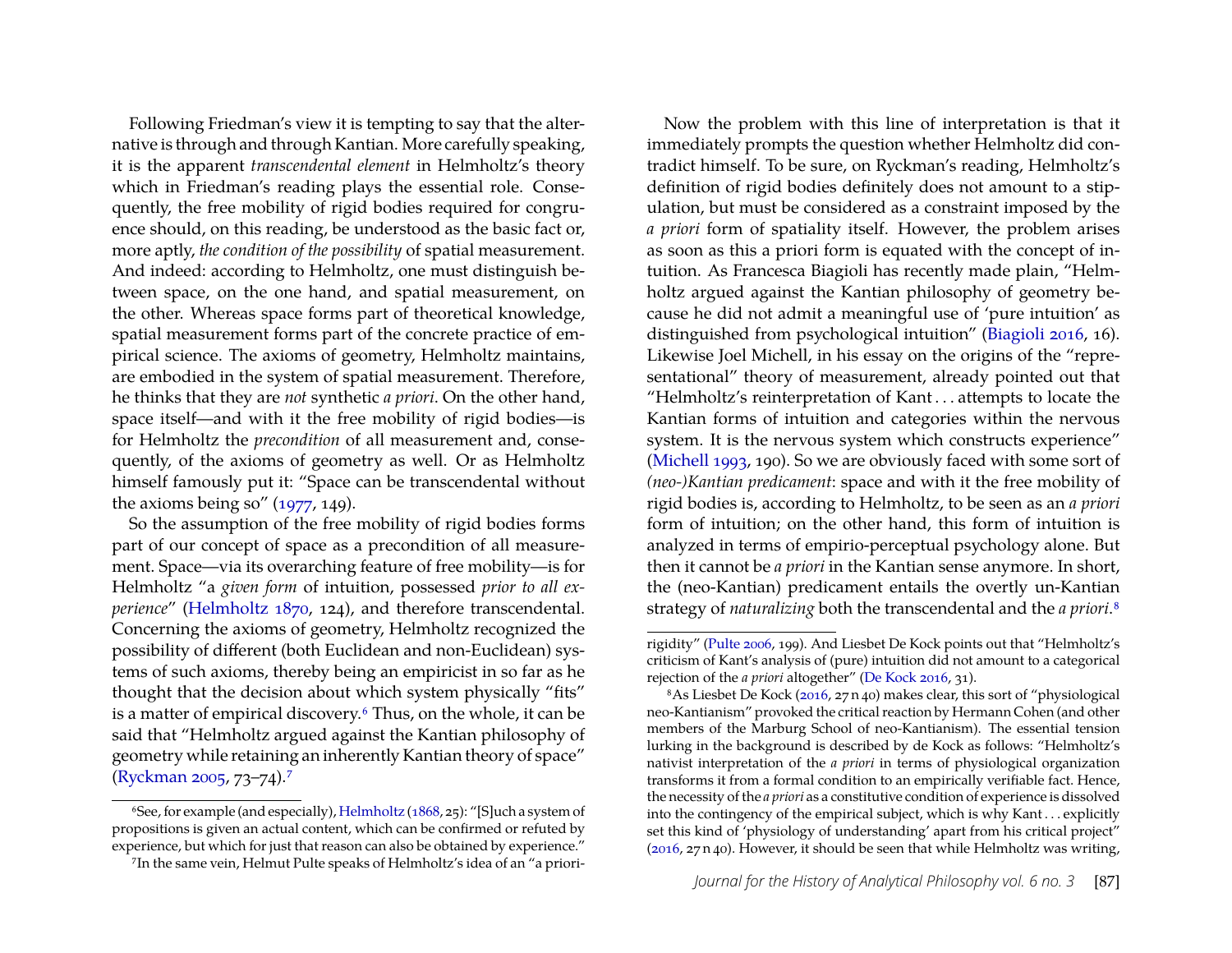Admittedly, Ryckman is entirely aware of the problems associated with this strategy. In fact, his own view of the matter is *not* committed to the naturalistic paradigm. But it is highly questionable whether his (and Friedman's) Kantian reading of Helmholtz's theory indeed reveals the "real" Helmholtz. In my view, the *spirit* of Helmholtz's theory was significantly less Kantian than suggested by Ryckman (or by Friedman). Yet this does not necessarily mean that the only way to go is following Schlick (and Coffa) by taking the Poincaréan conventionalist "expedient." A more *realistic* reinterpretation is available, and I shall in what follows indicate what this reinterpretation amounts to.

#### **6. Kaila, Helmholtz, and Metrological Structural Realism**

Historically, my central point of reference is a monograph by Eino Kaila who, early in his career, defended a certain form of "critical" realism and, later on, attempted to combine this point of view with the fundamental tenets of logical empiricism.[9](#page-9-0) The monograph in question is titled *On the Concept of Reality in Physical Science* which appeared originally in German in 1941. Chapter V of this small book is devoted to the theory of measurement which, according to Kaila, is "the nucleus of

the general theory of physical science" [\(Kaila 1941,](#page-15-13) 157). As he points out, there are two opposing views within the theory of measurement: a "conventionalist" ("positivist", "formalistic"), on the one hand, and an "empiricist" ("realist") on the other" [\(1941,](#page-15-13) 157). The first view is, according to Kaila, represented by the writings of Poincaré and especially Ernst Mach, the second by the writings of Helmholtz and Norman Robert Campbell.

Now the crucial point in Kaila's own conception is that it is based on the notion of *invariance*. "In knowledge," he contends, "we are always concerned with 'invariances' alone" [\(1941,](#page-15-13) 131). Accordingly:

The aim of exact science is to discover the higher invariances of the domain of experience in question. We shall show that "physicoscientific reality" (as to its content) consists in nothing other than the system of the higher invariances of the everyday physical world and thus (in the last analysis) "immediate experience". [\(Kaila 1941,](#page-15-13) 152)

The connection with the theory of measurement becomes evident, when Kaila discusses the two opposing views. The conventionalist view, he points out, implies that measurement consists in the mere imposition of numerals onto phenomena, whereas the empiricist (realist) view initially contends that the correlation between phenomena and numerals must be *discovered* by executing measurements. Kaila writes:

According to the conventionalist view, . . . one starts in every measurement from arbitrary stipulations of some kind and finds, if one is lucky, by assigning the measured numerical values to the phenomena according to the conventions adopted, some kind of lawful dependencies of the measured values; according to the empiricist view, one starts (in all theoretically important cases) conversely from the existence of some kind of lawful relationship which first is only qualitatively known and searches then for a principle of correlation of the measured numerical values by means of which this lawful relationship can be quantitatively expressed. [\(Kaila 1941,](#page-15-13) 158)

it was an entirely open question how best to interpret Kant on the question of naturalism. E.g., neo-Kantians of the "first generation" such as Friedrich Albert Lange [\(1866\)](#page-15-9) thought a psychological/physiological description of certain structures of the nervous system was precisely how one could provide *scientific confirmation* for Kant's theory of the *a priori*. Exactly this, though, was contested by Cohen and other neo-Kantians of the "second generation" such as Ernst Cassirer who, explicitly referring to Lange's "genetic" account, spoke of "the deficiencies of the empirico-physiological interpretation of Kantian Apriorism" [\(Cassirer 1929,](#page-14-17) 215). More comprehensive discussions of the attempt to naturalize the Kantian *a priori* are to be found in [Allison](#page-14-18) [\(1995\)](#page-14-18) and in [Patton](#page-15-10) [\(2009\)](#page-15-10). For an extended discussion of Cohen's reception of Helmholtz's interpretation of Kant, see [Biagioli](#page-14-5) [\(2016,](#page-14-5) 71–77).

<span id="page-9-0"></span><sup>9</sup>For an instructive overview of Kaila's philosophical development, see [von](#page-15-11) [Wright](#page-15-11) [\(1979\)](#page-15-11). See further [Niiniluoto](#page-15-12) [\(1992\)](#page-15-12).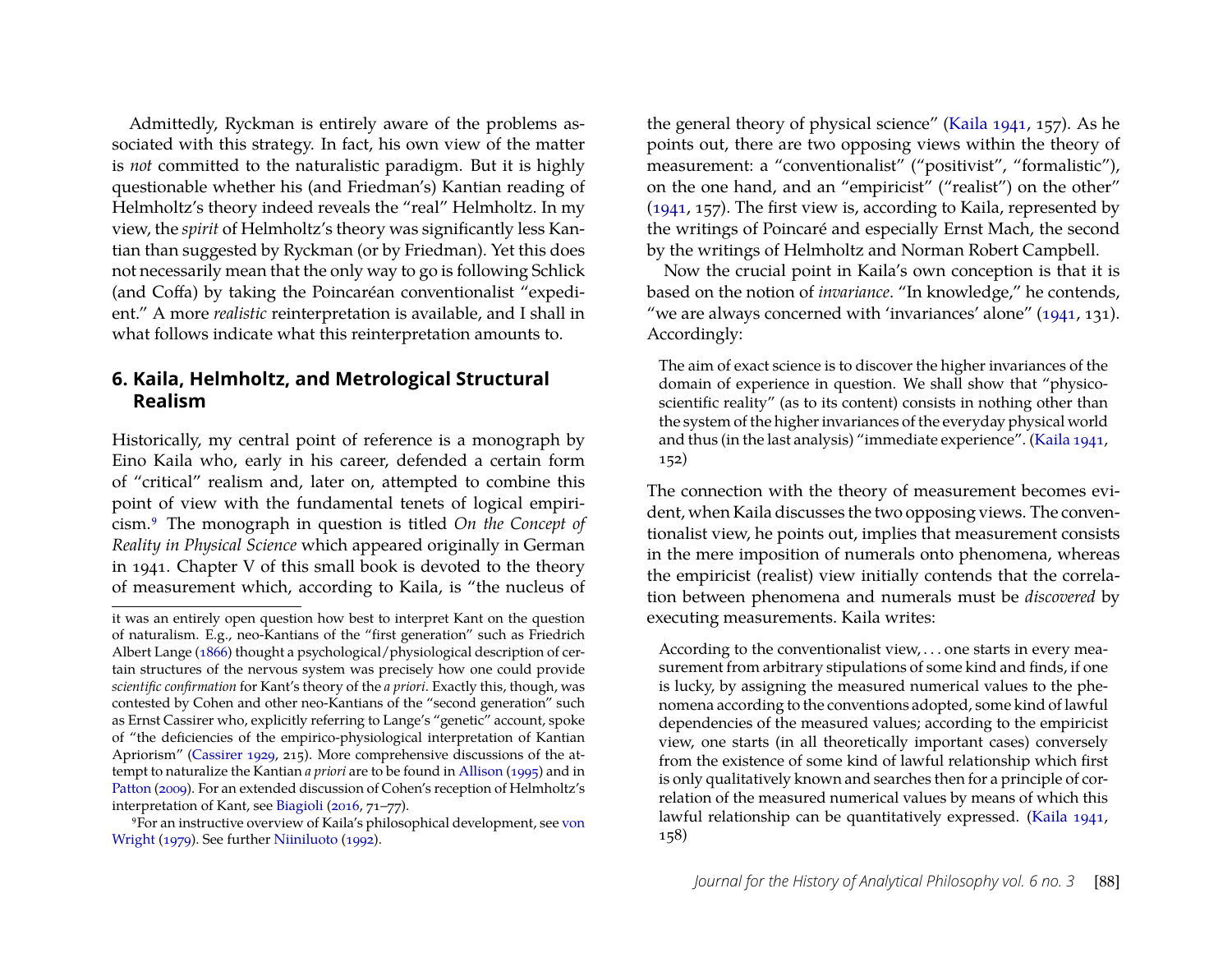The conventionalist consequently aims at a convention-based most economical description of measurable data, while the empiricist is looking for invariant and, at the same time, quantitatively expressible relationships among such data. The decisive contrast, then, is to be found between economy, on the one hand, and invariance, on the other.<sup>[10](#page-10-0)</sup>

On the whole, Kaila rejects the conventionalist standpoint since, as he maintains, measurement is more than a mere arithmetical method for the economical designation of properties. Hence he repeatedly declares the principle of economy as being merely an aspect (or consequence) of the more universal and pervasive principle of invariance [\(Kaila 1941,](#page-15-13) 154, 191–92).<sup>[11](#page-10-1)</sup>

<span id="page-10-1"></span><sup>11</sup>To be sure, for Mach, certain relative invariances in the phenomena are precisely what afford cognitive economy. However, the contrast is a substantial one: a realist (empiricist) like Kaila thinks science aims to discover any and all invariances that exist among the phenomena; whereas a conventionalist (positivist) like Mach thinks science aims to discover only those invariances that afford us some cognitive economy. It is for this reason that Kaila points

This is not the place to go into the details of Kaila's metrological conception.[12](#page-10-2) However, it is nonetheless important to elaborate on what exactly Kaila means by "empiricism" (as opposed to "conventionalism" and equated with "realism"), and how Helmholtz fits into the resulting programmatic picture. The first thing to realize in this connection is that Kaila heavily relies on Helmholtz's 1887 paper, when he analyzes the notion of *magnitude*. A magnitude, according to Kaila, is a denominate number, usually a fraction, associated with a certain physical property [\(Kaila 1941,](#page-15-13) 185–86). Furthermore, Kaila sharply distinguishes between "topological" and "metrical" determinations. Whereas topological determinations merely determine at what point two properties are attributed equal or different numerical values, metrical determinations determine the point at which the *difference* between two properties is equal to or different from two other (tokens of the same type of) properties. The fact that the temperature of boiling water is higher than that of freezing water, for example, is a topological determination, whereas the fact that the rise of temperature by, say, 1° at different places on a scale means the same temperature increase is a metrical determination. Thus the Helmholtzian *principle of congruence* plays an essential role in the latter case: by way of metrical determinations it becomes possible to specify that "this here is to be equal to that there." Consequently, the subdivision of the respective scale is all-decisive. It allows for the further specification of "how the different positive and negative fractions are to be assigned to the different points on the scale" [\(1941,](#page-15-13) 186).

Given these Helmholtzian-inspired considerations, it becomes possible to make the point that the sort of empiricism de-

<span id="page-10-0"></span><sup>10</sup>In current philosophy of science, empiricism is often *opposed* to realism. In Kaila's case, however, both currents are reconcilable with each other: while empiricism enters the picture by taking seriously the epistemology of measurement, realism is needed for accounting for the ontological status of concrete measurement *outcomes*. More precisely, it is the prominent role Kaila ascribes to what he programmatically calls the "principle" of invariance [\(Kaila 1941,](#page-15-13) chap. II) by which his realism is driven. In the 1936 monograph *Über das System der Wirklichkeitsbegriffe*, he explicitly declares that "[t]he different levels of reality . . . correspond to different degrees of invariance" [\(Kaila 1936,](#page-15-14) 102). In the 1941 contribution, he coins the related slogan "*The real is what is in some respect (relatively) invariant*" [\(1941,](#page-15-13) 185). This is what he later called the "relativization of reality" [\(1960,](#page-15-15) 271). Hence, the greater the invariance of a given structure, the greater its reality; furthermore, whatever possesses greater reality is, according to Kaila, of greater generality, and thus more lawlike. Accordingly, by executing measurements quantitative systems of numbers are correlated with—and at the same used to *represent*—qualitative lawful relationships. The contrast to the conventionalist point of view, then, is that these qualitative lawful relationships are supposed to exist independently of the measurement situation itself. From the perspective of, say, Mach this would be nothing but a superfluous metaphysical assumption. In short, both points of view are opposed as to the question of "ontological commitment."

out that "science is not a minimum problem but a *maximum problem*. It is not a 'parsimonious economy' but a bold adventure, not so much an unperturbed enjoyment of a 'stable world-picture' as a fight against perceptual shocks to which the theoretical mind exposes itself by its generalizations" [\(Kaila 1941,](#page-15-13) 154).

<span id="page-10-2"></span><sup>&</sup>lt;sup>12</sup>For an extended discussion of Kaila's theory of measurement, see [Neuber](#page-15-16)  $(2012b)$ .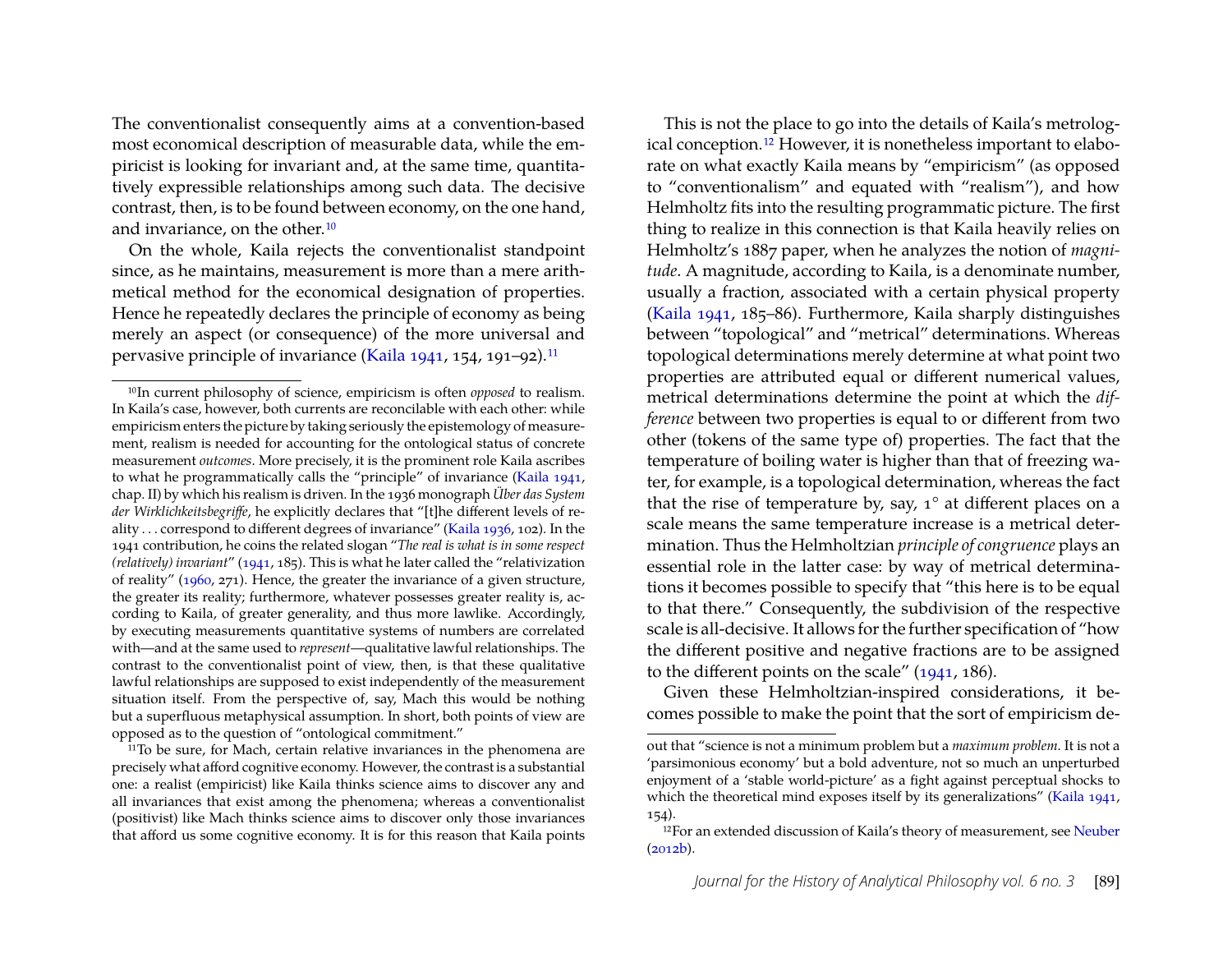fended by Kaila is more realistic (and hence less conventionalist) than the one defended by Schlick. Recall that the conventionalist "expedient" was the point where Schlick *divorced* himself from Helmholtz's theory of measurement. Kaila, on the other hand, is eager to *shield* this theory from "conventionalization." The essential step in that direction is marked by his distinguishing "essential" from "unessential" conventions [\(Kaila 1941,](#page-15-13) 196). As already noted, Kaila rejects the conventionalist account of measurement. This, however, does not mean that he denies that conventions sometimes play a significant role in science—the distinction, therefore, between "essential" and "unessential": for physics, whether distances are measured in miles or in kilometers is immaterial. Opting for one or the other of these two systems is, according to Kaila, a mere incidental convention. Miles can be replaced by kilometers and nothing changes with respect to the relational invariance of distances. Accordingly, the respective conventions are equivalent "from the standpoint of the principle of invariance" [\(1941,](#page-15-13) 187). By contrast, there is a substantial difference as to whether or not spatial relations are represented in Euclidean or in non-Euclidean coordinates. What in one coordinate system is invariant may turn out as variant in the other coordinate system. Hence both systems are based on essential conventions of measurement. They are, in other words, different from the standpoint of the principle of invariance.

That being said, Kaila's realistically motivated metrological conception may be summed up as follows: its central objection to the conventionalist is that the latter fails to distinguish both between metrical and topological determinations and between essential and unessential conventions. The conventionalist, according to Kaila, thus treats metrical determinations as if they were topological determinations, and consequently fails to acknowledge the pivotal status of the congruence concept with reference to the actual practice of measurement.[13](#page-11-0) Moreover—

<span id="page-11-0"></span>13It is in this context that Kaila writes: "Indeed one can say that the *metric is a differential topology*. A metric is given when not only the initial elements but and intimately related to this—the conventionalist typically conflates essential and unessential conventions, or else allows for entirely arbitrary stipulations, that is, in Kaila's understanding, unessential conventions. Kaila's response to this, in his estimation, erroneous theory is best summed up by his claiming:

[O]nly such a property can be measured with respect to which there exist lawful relationships of a definite kind, where then the assignment of numerical values is done in such a way that these lawful relationships find expression in the relations of the numerical values. This principle uniquely prescribes all essential measurement conventions. [\(Kaila 1941,](#page-15-13) 192)

Here it must be noted firstly that invariant (lawful) systems of relations, that is, *structures*, are accessed by executing measurements insofar as they are made quantitatively expressible by way of their being assigned numerical values. Conversely, it is such structures that effectively confine the range of measurable properties in a lawful and, to this extent, ontologically binding way. Consequently, measurement is dependent on laws of nature and not, as the conventionalist would have it, on mere unessential conventions. Secondly, Kaila would not go so far as to assert that what he designates essential conventions possess the status of Kantian synthetic judgments *a priori*. Following Kant, then, they would figure as conditions of the possibility of experience. Yet, according to Kaila, the reverse is the case: essential conventions are determined empirically by correlating qualitative lawful relations with relations of numerical values. It is this very correlation which "uniquely prescribes all essential measurement conventions" and which, in the last analysis, necessitates the quantitative interpretation of theoretically stipulated systems of descriptions. Hence, the assumption of synthetic judgments *a priori* finds no place in Kaila's metrological conception.<sup>[14](#page-11-1)</sup>

also the differences of these elements, the differences of the differences, etc., can be ordered. Then, but only then one has also attained the full concept of *congruence*" [\(1941,](#page-15-13) 196).

<span id="page-11-1"></span><sup>14</sup>Interestingly enough, for Kaila it was Helmholtz who "was perhaps the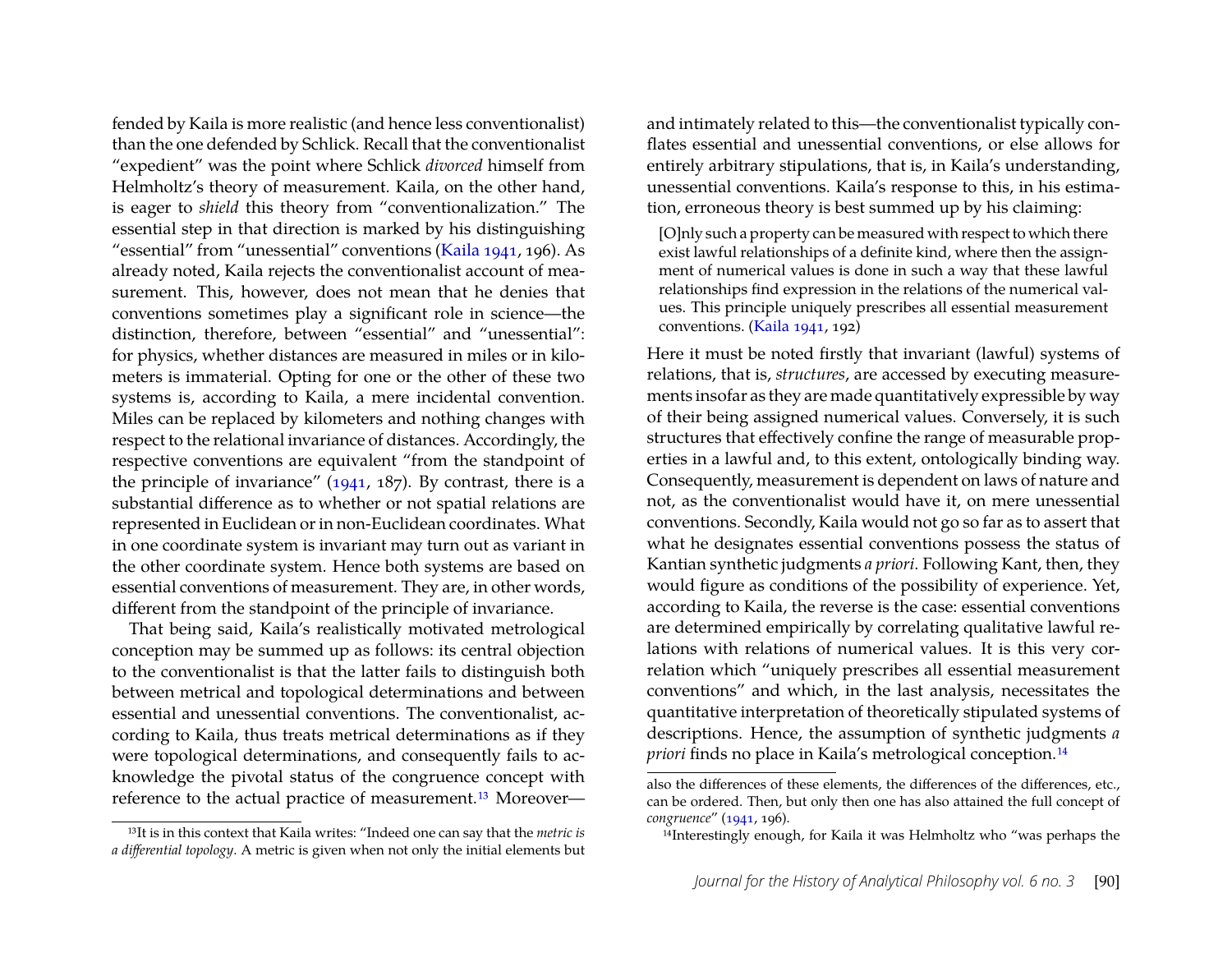All of this leads to a programmatic outlook that might be labeled *metrological structural realism*. This point of view focuses essentially on the relationship between measurement, on the one hand, and invariant systems of relations, that is, structures, on the other. As for the question of how *perception and coincidence* connect in this account, the following answer can now be given. Perception, as Kaila would have it, is the essential starting point for quantitatively establishing invariant structures. It is these invariant structures that determine all measurement procedures. Yet in order to grasp the full *empirical content* of concrete measurement outcomes, a method for fixing the measured quantities is needed. And this is where the concept of coincidence comes in. For it is congruent coincidences by which we proceed from the initial perceptual situation to a *physically objective ordering*. Since congruent coincidences themselves are, according to Kaila, in the first place metrical relations and these metrical relations range over both the immediate perceptual and the non-perceptual realm, the resulting ontological framework would be a structural realist one.

Up to this point, Schlick—who, as it were, invented the "method" of coincidences—would agree with Kaila. However, the difference becomes pronounced as the concept of rigid body is taken into account. According to Schlick, rigidity is based on what Kaila would call an unessential convention. Kaila himself, on the other hand, sees—like Helmholtz—a more intimate relation between rigidity and (other) *physical facts*. In his view, "physico-scientific space . . . is obtained . . . through exact metrical determinations and . . . , therefore, by definition has a definite metric" [\(Kaila 1941,](#page-15-13) 212). Consequently, Hans Reichenbach's [\(1928/1958,](#page-15-17) 16) speculative talk of "universal forces" is explicitly rejected by Kaila. "From our point of view," he writes . . .

first to realize that the Kantian *a priori* philosophy . . . is devoid of content"  $(1941, 231)$  $(1941, 231)$ .

. . . the results of measurements by means of rigid bodies determine the geometry of physico-scientific space just as uniquely and precisely as physical measurements characterize any other structure. Should a physical circle with a physical diameter be moved about in space and should it turn out in the process that the diameter is sometimes too short, sometimes too long, then this is an unequivocal indication that the Gaussian curvature of physico-scientific space is variable—provided of course that no physical forces are responsible for the distortion, i.e., that this distortion is exhibited uniformly in all materials. Since the congruence relations used in spatial measurement would not be disturbed by a distortion of this kind, we cannot introduce any unmeasurable 'universal forces'. [\(Kaila 1941,](#page-15-13) 212)

Helmholtz would surely have agreed: the scope of the conventional is significantly restricted by Kaila's principle of invariance, and the problem of rigid bodies finds its solution within the framework of a *definite geometry*.[15](#page-12-0)

Coming eventually back to the essential point of Kaila's whole account, the question should be readdressed of how exactly, on Kaila's view, measurement depends on lawful systems of relations. What Joel Michell, in an influential article from [1993,](#page-15-8) called the "representational theory" of measurement might be quite helpful here. According to this theory:

The objects measured, their properties and the relationships between them are described as *qualitative*, to distinguish them from numbers and numerical relationships, which are described as *quantitative*. . . . Such qualitative structures, however, may be similar (i.e. isomorphic or homomorphic) to quantitative (numerical) structures. It is in virtue of this structural similarity that numerical systems may be used to *represent* qualitative empirical systems. [\(Michell 1993,](#page-15-8) 189)

Exactly the same is implied by Kaila's point of view: when arguing for what he calls "empiricism," the decisive aspect in

<span id="page-12-0"></span><sup>15</sup>For reasons of space the relation between Helmholtz and the program of a definite geometry cannot be discussed here. But see [Carrier](#page-14-19) [\(1994\)](#page-14-19).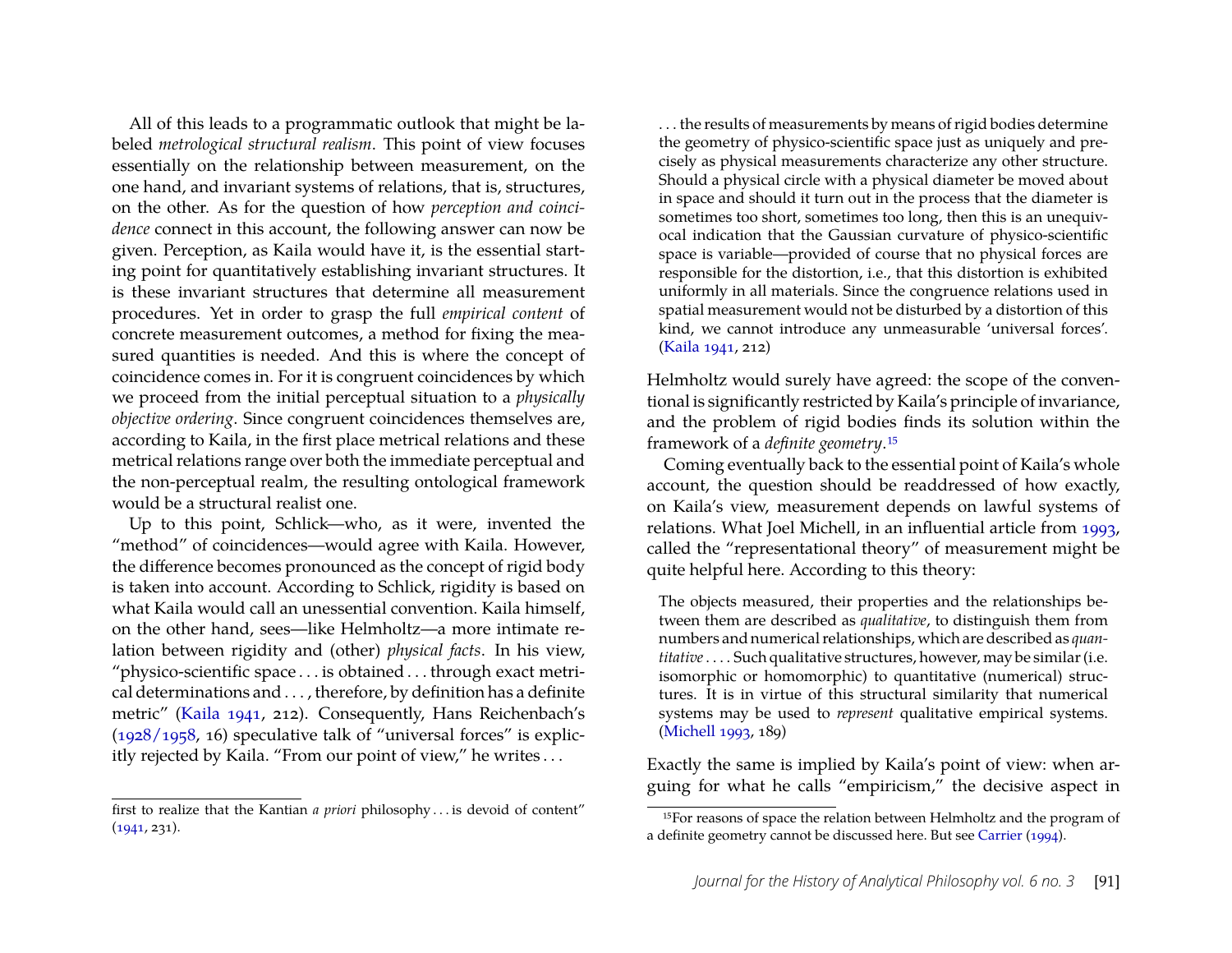his argumentation is that a principle of *correlation* must be at work. Accordingly, numerical systems are employed in order to quantitatively express ("pre-metrologically" existing) qualitative structures. Numerical systems, in other words, fulfill a representational function. However, the *effectiveness* of this representational function is by no means a matter of chance. It rather presupposes qualitative structures of a lawful kind. For otherwise it would remain entirely unclear why measurements are repeatable and, when successful, entailed by constant outcomes.

That being said, the contrast to the conventionalist point of view can be made plain again. For example, Mach in his *Principien der Wärmelehre* (1896) claimed that temperature is "nothing but a *characterization*, *designation*, of the thermal state by a *number*. This temperature number has solely the property of an *inventory number* by virtue of which one can recognize the same thermal state" [\(Mach 1896/1986,](#page-15-18) 196). Kaila opposes this claim by arguing that by ascribing certain numerals to certain properties these properties are by no means *measured*. Drawing on an analogy introduced by Campbell [\(1928,](#page-14-20) 1), Kaila points out that "[w]hen telephones are assigned certain numbers they are not measured, any more than a street is measured by the fact that the houses are assigned numbers. The difference between such assignments and measurements is that the former are completely arbitrary" [\(Kaila 1941,](#page-15-13) 187). In order to restrict this kind of arbitrariness, the properties in question must, according to Kaila, "satisfy lawful conditions of a specific kind" [\(1941,](#page-15-13) 187). Only if this criterion is fulfilled, Kaila goes on, is it then appropriate to speak of the "true measure of temperature." Accordingly, he is convinced that "the development of the theory of temperature was in fact based on the presupposition preceding all measurement that a *certain thermal quality is constant*" and that "the development of the concepts of thermometric measures becomes intelligible only in view of this principle of invariance"

[\(1941,](#page-15-13) 159). In short, invariance and lawfulness go hand in hand in Kaila's metrological conception.[16](#page-13-0)

#### **7. Conclusion**

In this paper, I have argued that the prevailing conventionalist and neo-Kantian reinterpretations of Helmholtz's theory of measurement can be challenged by a more realistic reading. On this more realistic reading, the relation of perception and coincidence is reconstructed in a setting of invariance and structure. It is only within this setting that the empirical content of concrete measurement outcomes can be fully accounted for. Moreover, it has been shown that Kaila's appropriation and elaboration of Helmholtz's theory of measurement allows one to see in Helmholtz an important forerunner of what I discussed under the label "metrological structural realism." The *spirit* of Helmholtz's theory is significantly closer to this particular point of view than to both neo-Kantianism and conventionalism. To be sure, there are indeed some neo-Kantian elements in Helmholtz's theory. But these neo-Kantian elements are, in the last analysis, negligible. A structural realist interpretation appears as the more natural one.

Admittedly, the further development of the suggested metrological structural realism is a challenge of its own. But I dare say it is worth the effort.[17](#page-13-1)

<span id="page-13-0"></span><sup>16</sup>In a very similar vein, Eugene Wigner, in his oft-quoted *Symmetries and Reflections*, declares: "To be touchstones for the laws of nature is probably the most important function of invariance principles" [\(Wigner 1967,](#page-15-19) 47).

<span id="page-13-1"></span><sup>&</sup>lt;sup>17</sup>For the outlines of a more diachronic (systematic) exposition of what is implied by "metrological structural realism," see [Neuber](#page-15-20) [\(2017\)](#page-15-20).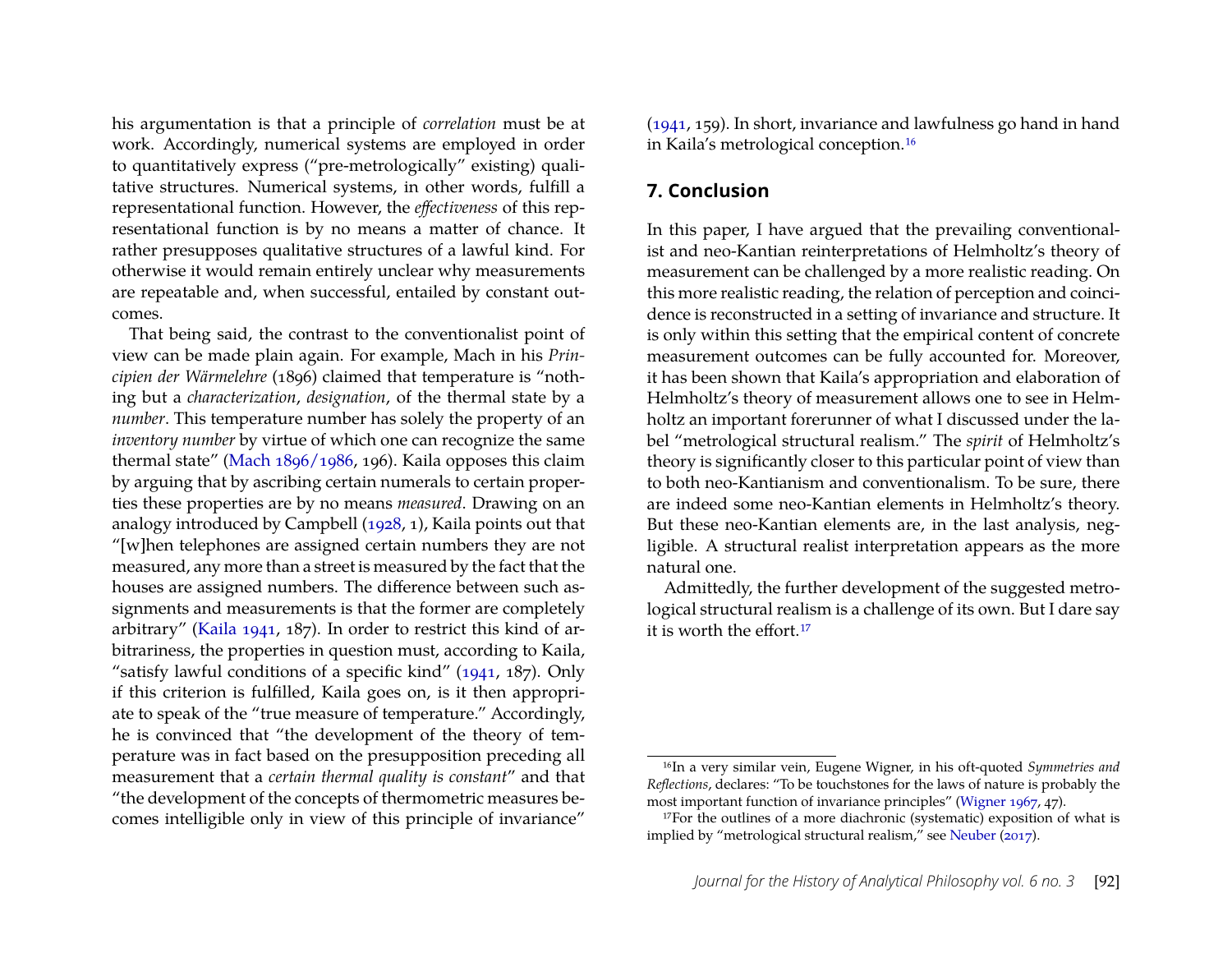#### **Acknowledgements**

For helpful comments on earlier drafts of this paper I wish to thank Ralf Busse, Scott Edgar, Nick Haverkamp, Patrick McDonald, and Lydia Patton.

**Matthias Neuber**

Universität Tübingen matthias.neuber@uni-tuebingen.de

#### **References**

- <span id="page-14-18"></span>Allison, Henry E., 1995. "On Naturalizing Kant's Transcendental Psychology." *Dialectica* 49: 335–51.
- <span id="page-14-5"></span>Biagioli, Francesca, 2016. *Space, Number, and Geometry from Helmholtz to Cassirer*. Cham: Springer.
- <span id="page-14-20"></span>Campbell, Norman R., 1928. *An Account of the Principles of Measurement and Calculation*. London: Longmans, Green and Co.
- <span id="page-14-8"></span>Cantor, Georg, 1887. *Gesammelte Abhandlungen*. Berlin: Springer.
- <span id="page-14-19"></span>Carrier, Martin, 1994. "Geometric Facts and Geometric Theory: Helmholtz and 20th-Century Philosophy of Geometry." In *Universalgenie Helmholtz. Rückblick nach 100 Jahren*, edited by L. Krüger, pp. 276–91. Berlin: Akademie-Verlag.
- <span id="page-14-17"></span>Cassirer, Ernst, 1929. "Neo-Kantianism." In *Encyclopedia Britannica*, 14th ed., vol. XVI, pp. 215–16.
- <span id="page-14-14"></span>Coffa, J. Alberto, 1991. *The Semantic Tradition from Kant to Carnap: To the Vienna Station*, edited by L. Wessels. Cambridge: Cambridge University Press.
- <span id="page-14-2"></span>Darrigol, Olivier, 2003. "Number and Measure: Hermann von Helmholtz at the Crossroads of Mathematics, Physics, and Psychology." *Studies in History and Philosophy of Science* 34: 515–73.
- <span id="page-14-7"></span>Dedekind, Richard, 1888/1901. *Essays on the Theory of Numbers*. Chicago: Open Court.
- <span id="page-14-16"></span>De Kock, Liesbet, 2016. "Helmholtz's Kant Revisited (Once More). The All-Pervasive Nature of Helmholtz's Struggle with Kant's *Anschauung*." *Studies in History and Philosophy of Science* 56: 20–32.
- <span id="page-14-9"></span>DiSalle, Robert, 2006a. "Kant, Helmholtz, and the Meaning of Empiricism." In *The Kantian Legacy in Nineteenth-Century Science*, edited by M. Friedman and A. Nordmann, pp. 123–39. Cambridge, MA: MIT Press.
- <span id="page-14-10"></span>, 2006b.*Understanding Space-Time: The Philosophical Development of Physics from Newton to Einstein*. Cambridge: Cambridge University Press.
- <span id="page-14-12"></span>Einstein, Albert, 1916/1923. "The Foundation of the General Theory of Relativity." In *The Principle of Relativity: A Collection of OriginalMemoirs on the Special and General Theory of Relativity*, translated by W. Perrett and G. B. Jeffrey, pp. 111–64. New York: Dover.
- <span id="page-14-11"></span>Friedman, Michael, 1997. "Helmholtz's *Zeichentheorie* and Schlick's *Allgemeine Erkenntnislehre*: Early Logical Empiricism and its Nineteenth-Century Background." *Philosophical Topics* 25: 19–50.
- <span id="page-14-4"></span>Grassmann, Hermann, 1878. *Ausdehungslehre*, 2nd ed. Leipzig: Otto Wigand.
- <span id="page-14-3"></span>Helmholtz, Hermann von, 1868. "On the Origin and the Significance of the Axioms of Geometry." In [Helmholtz](#page-14-15) [\(1977\)](#page-14-15), pp. 1–26.
- <span id="page-14-0"></span>(1977), 1870. "The Facts in Perception." In [Helmholtz](#page-14-15) [\(1977\)](#page-14-15), pp. 115–63.
- <span id="page-14-1"></span>-, 1887. "Numbering and Measuring from an Epistemological Viewpoint." In [Helmholtz](#page-14-15) [\(1977\)](#page-14-15), pp. 72–103.
- <span id="page-14-6"></span>, 1903. *Vorlesungen über theoretische Physik*. Leipzig: Barth.
- <span id="page-14-15"></span>, 1977. *Epistemological Writings*, translated by M. Lowe, edited by R. Cohen and Y. Elkana. Dordrecht: Reidel.

<span id="page-14-13"></span>Howard, Don, 1999. "Point-Coincidences and Pointer-Coinci-